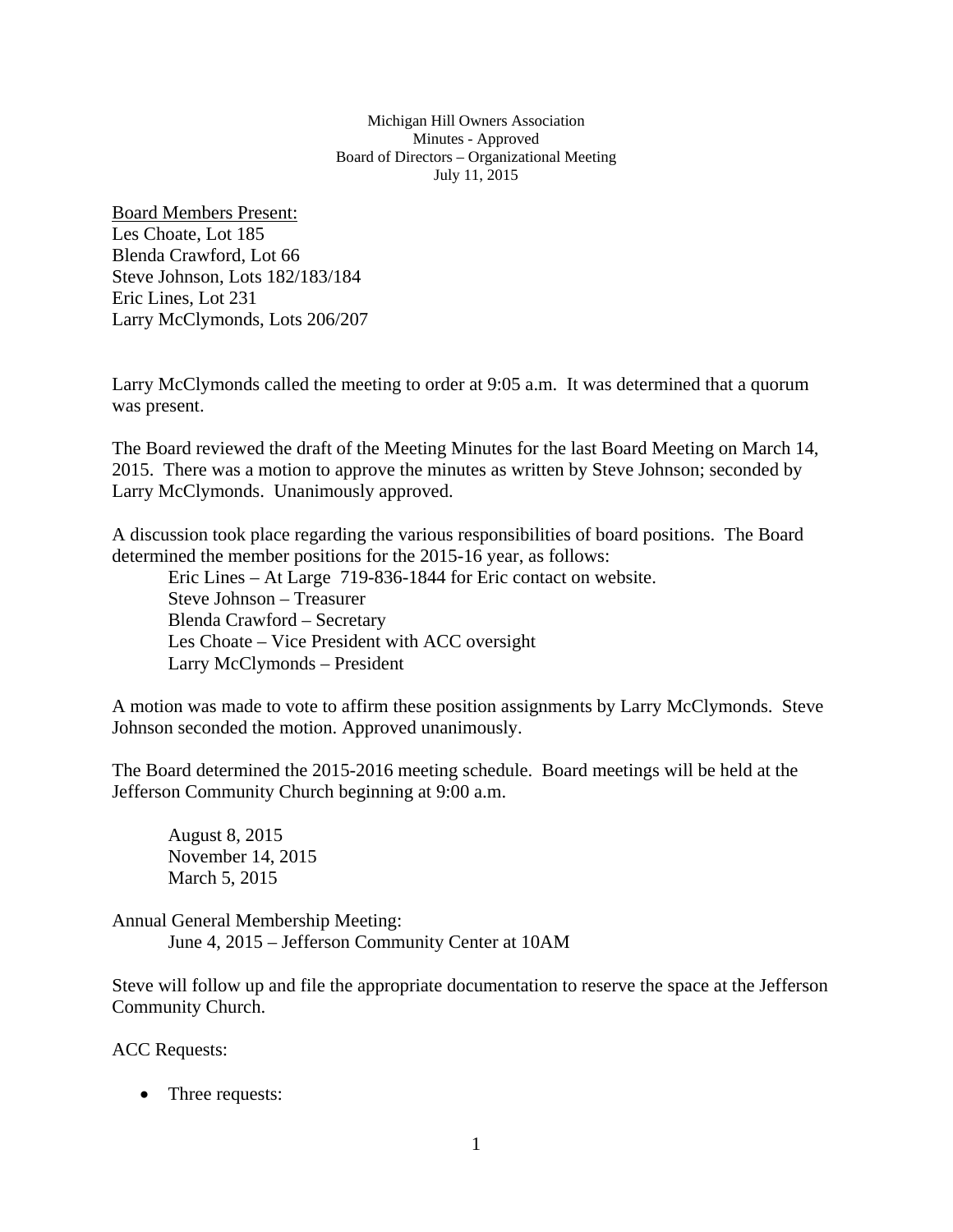- o Lot 76: 2 requests. Homeowner: The Colburns. Request for a shed, denied, due to Park County Land Use Regulations, Building and Zoning. A driveway gate, approved.
- o Lot 231: Homeowner: The Lines, a sunroom addition. Approved.
- New information from Park County Building and Zoning regarding sheds on lots less than 35 acres will be posted on the MHOA website.

Snow Plowing Contract:

- An advertisement was placed in The Flume. Cost to run it for 3 weeks was \$81. Have had zero response as of July 11, 2015. Similar information was posted on the home page of our website and emails and calls were made to Jamin Ramirez and Tom Clinton to determine if they were interested in submitting proposals for snow plowing. No response was received.
- The Board will begin to work with Plan B which was discussed at the annual board meeting, which is MHOA equipment purchase and oversight.
	- o Discussion: A subcommittee of the Board was appointed. The Board authorized it to investigate the purchase of a piece of equipment for snow plowing. The subcommittee will research various options which would be most advantageous to the MHOA community. Options to consider: regular plow truck, a V-plow, dump truck with plow. Will watch regional secondary equipment market for options. Will also look at adding a V-plow to the front of the grader to be able to use a backup plow. Will look into leasing or financing options if necessary. Goal: to have solution identified by September. Steve Johnson made a motion to make \$10,000 available for purchase of snow equipment. Les Choate seconded. Unanimously approved.

Pond Remediation:

• Completed work that was requested by our District Water Commissioner, Garver Brown. Had budgeted \$2,500. Used \$2,000. May need to replace the pond dump valve in the near future.

## Roads:

- Recommendation was made to research viability of a gas powered hedger for pond/road maintenance. Will see rental options.
- Also, a recommendation was made to rent a chipper when mitigating tree encroachment on the road.
- Board will contact IREA regarding trees leaning/covering lines.
- MHOA responsibility to clear between the lot pins and the road; however, some homeowners are voluntarily clearing their ditches.
- Some tree clearance is needed for visibility at the intersection of Freemont Knoll and Michigan Hill.